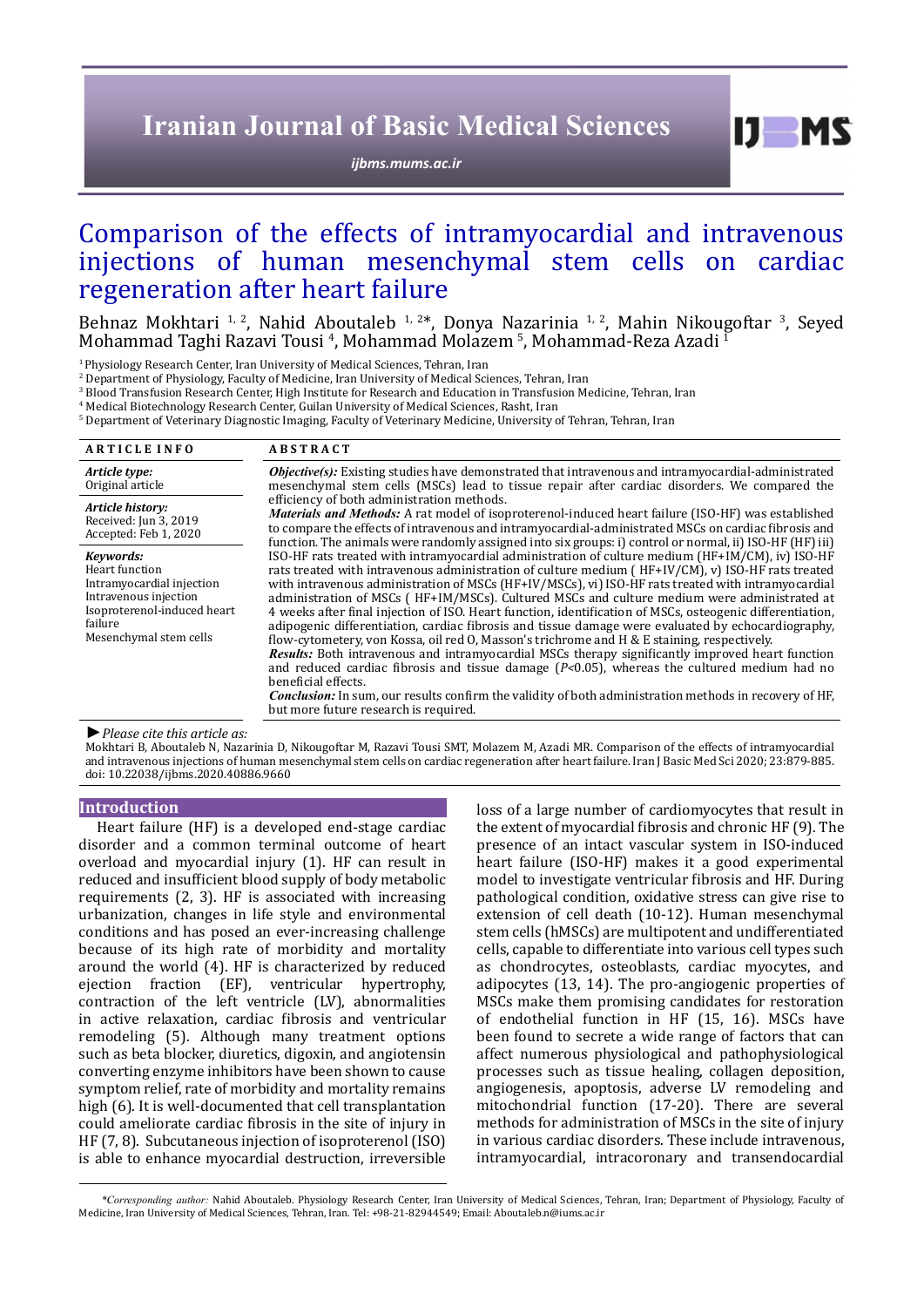administrations. There are controversial findings for administration methods of MSCs in various cardiac disorders (21). Many studies are based on the direct injection in the site of injury because it is usually believed that intravenous-administrated MSCs are poorly engrafted in damaged myocardium (22). These studies show that intramyocardial administration of stem cells in damaged myocardium provides beneficial effects because MSCs can directly differentiate into functioning myocytes or secrete some factors to increase myocardial repair (23). On the other hand, some reports have shown that intravenous administration of MSCs exerts antiinflammatory effects and has several advantages such as possibility of repeated injection of MSCs and subsequent sustained therapeutic effects. For example, in a recent study, Luger D. *et al.,* reported that intravenouslyadministered MSCs after acute myocardial infarction (MI) ameliorated post-ischemic adverse remodeling and the progressive deterioration in LV function. Moreover, they found that MSCs contributed to the suppression of acute inflammatory responses through decreasing the number of neutrophils in heart and natural killer (NK) cells in the heart and spleen (24). In the present study, we examined both intravenous and intramyocardial strategies for administration of MSCs to the site of injury after ISO-HF to compare their efficiency in reduction of fibrosis and improvement of heart function.

### **Materials and Methods** *Animals*

In this experimental study, six-week-old male Wistar rats weighing 200±20 g were purchased from animal laboratory of Iran University of Medical Sciences. Rats were maintained in a temperature- and light-controlled room, at 12 hr: 12 hr light- dark cycle, and moisture (40–60%) and allowed to obtain standard rat chow and water *ad libitum*. The animals were placed five per cage to maintain social interaction.

# *Experimental design*

Animals were assigned into six groups: a normal group of healthy animals (control; n=7), ISO-HF group (HF, n=7), ISO-HF rats treated with intramyocardial administration of culture medium (CM) (HF+IM/ CM; n=7), ISO-HF rats treated with intravenous administration of CM (HF+IV/CM; n=7), ISO-HF rats treated with intramyocardial administration of MSCs (HF+IM/MSCs; n=7), and ISO-HF rats treated with intravenous administration of MSCs (HF+IV/MSCs; n=7). Preparation of conditioned medium has been described in our previous studies (25-27), whereas culture medium is comprised from Dulbecco′s Modified Eagle′s Medium (DMEM) supplemented with 10% fetal bovine serum (FBS).

# *HF model*

Previous reports have shown that excessive administration of catecholamines leads to extensive destruction of myocardium and fibrosis (28). To induce infarct-like myocardial necrosis, 170 mg/kg ISO (dissolved in 0.5 ml saline) was subcutaneously administered into animals once daily for 4 days. At 4 weeks after final injection of ISO, transthoracic 2D guided M-mode echocardiography was performed to approve induction of HF.

# *Isolation and transplantation of MSCs*

The hMSCs were isolated from human amniotic membrane based on our previous study (29). In brief, amniotic membrane was dissected from decidual tissue. After several washing in phosphate-buffered saline (PBS), amniotic membrane was immediately transferred to the laboratory. After removing blood clots and vessels, amniotic membrane was divided into small pieces through a mechanical method. Then, the samples were centrifuged at 1250 rpm for 5 min. After removing supernatant, 30 ml of collagenase was added to the pellet. The pellet was maintained at 37 ° C in a humidified 5% CO<sub>2</sub> incubator for 1 hr, then samples were centrifuged at 1250 rpm for 5 min again. After removing supernatant, trypsin (0.25% containing 1 ml EDTA) was added to the pellet. The pellet was maintained at 37  $\degree$ C in a humidified 5% CO<sub>2</sub> incubator for 30 min again and the washing procedure was repeated twice more. To remove red blood cells (RBCs), the resulting pellet was treated with Tris-ammonium chloride for 10 min. Afterwards, the resulting pellet containing MSCs was plated in DMEM supplemented with 10% FBS. After 24 hr of plating, medium culture was removed to omit non adherent cells. The adherent cells were propagated for three to four passages prior to transplantation. A total of 3×106 MSCs in 0.2 ml DMEM were intravenously or intramyocardially administrated 4 weeks after the final subcutaneous ISO-injection. In the case of intramyocardial administration, drug was injected over multiple areas.

# *MSC identification*

Fluorescence-activated cell sorting (FACS) was used to analyze cultured MSCs based on a previous study (30). Trypsinized cells  $(1\times10^{6})$  were incubated with 5 µg/ml antibodies in PBS at 25 ° C in the dark for 15 min. Antibodies used were as follows: CD44-FITC, CD29- PE, CD90–FITC, CD73-PE, CD105-FITC, CD166–PE, CD45-FITC, IgG1-FITC/IgG1-PE, and CD34-PE. Finally, samples were fixed in 1% paraformaldehyde solution and quantitative analyses were carried out using flow cytometer (Partec Pas III, Germany).

## *Assessment of osteogenic and adipogenic differentiation*

In the case of osteogenic differentiation, MSCs were subjected to the osteogenic induction medium containing DMEM, 10% FBS, 10 mM glycerophosphate disodium,  $10^{-7}$  mM dexamethasone, and 50 mg/ml ascorbic acid for 4 weeks. Von Kossa staining was used to observe calcium deposits. In the case of adipogenic differentiation, cells were incubated with the adipogenic induction medium containing 50 µm indomethacin, 100 µg/ml 3-isobutyl- 1-methylxanthine, 10 µg/ml insulin and  $10^{-6}$  M dexamethasone for 3 weeks. After washing with PBS, cells were fixed in 10% paraformaldehyde solution at room temperature for 20 min. Oil red O staining was used to evaluate adipogenic differentiation. An invert microscope was used to investigate samples.

# *Assessment of heart function*

*In vivo* two dimensional M-mode echocardiography was carried out using 12 MHz transducer connected to the Vivid 3 Expert ultrasound system 28 days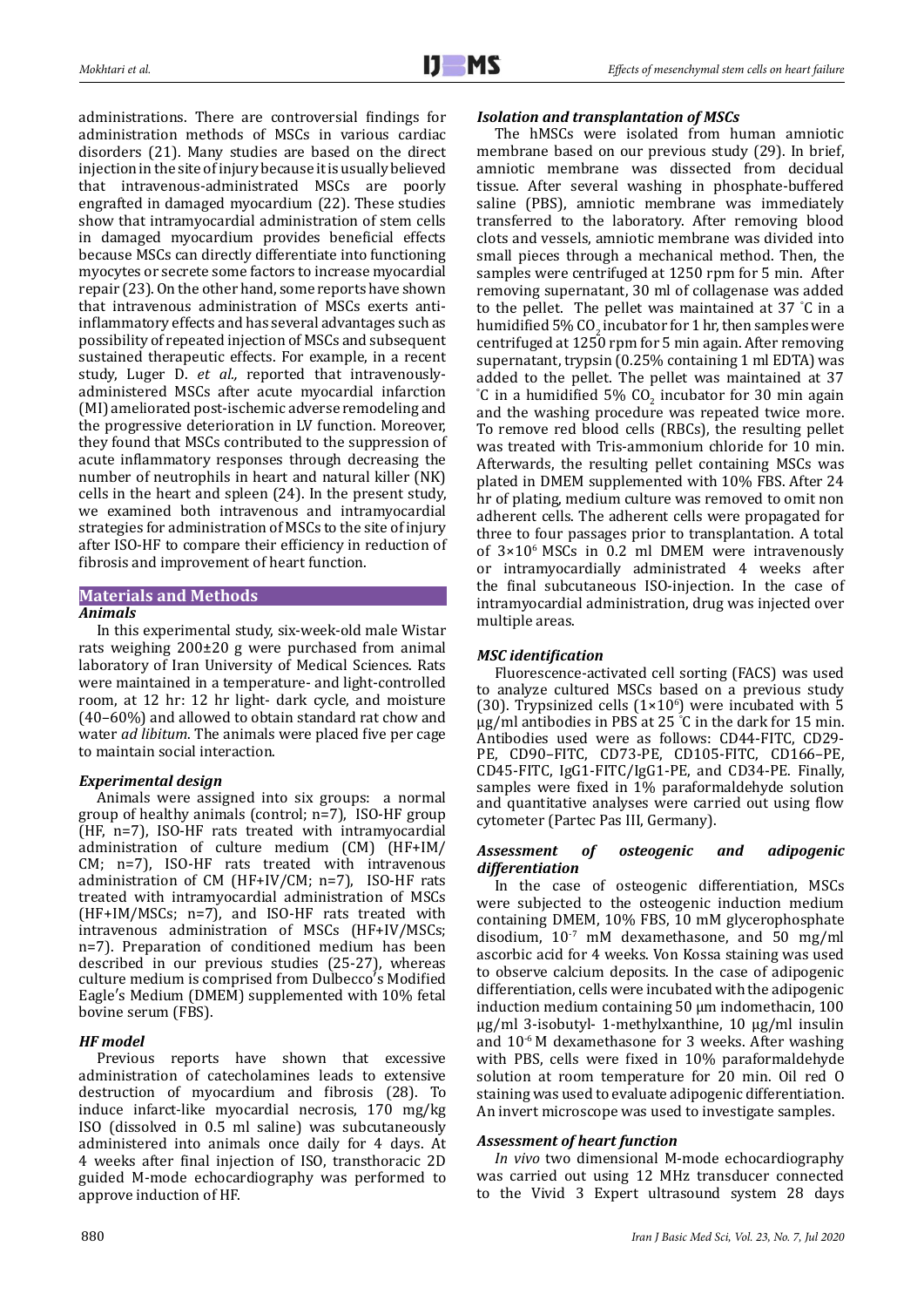

**Figure 1.** MSC characterization

A) Representative FACS analysis, B) oil red O staining, C) von Kossa staining MSC: Mesenchymal stem cells, FACS: Fluorescence-activated cell sorting

after the final ISO injection and again 28 days after transplantation. Rats were anesthetized with a mixture of ketamine (60 mg/kg) and xylazine (5 mg/kg) to prevent movement and exposed in the supine position. Left ventricular internal dimension at end systole (LVIDs) and left ventricular internal dimension at end diastole (LVIDd) were recorded at the level of the papillary muscle. Echo Pac software (GE Healthcare) was used to analyze data. EF was calculated as follows:  $EF = (LVIDd<sup>2</sup> - LVIDs<sup>2</sup>)/LVIDd<sup>2</sup>$ 

### *Histological assessment*

Four weeks after transplantation, the animals were sacrificed under deep anesthesia by overdose of ketamine and xylazine; hearts were excised and fixed in 10% phosphate-buffered formalin and embedded in paraffin. The samples were transversely cut into  $7 \mu m$ thickness sections.

### *Hematoxylin & Eosin (H&E)*

The sections were fixed in 4% paraformaldehyde followed by staining in hematoxylin solution (Boom) and then in eosin solution (BDH Curr Certistain). In the next step, sections were dehydrated and mounted with entellan (Merck).

### *Masson's Trichrome*

The sections were fixed in Bouin's fixative, and then in 4% paraformaldehyde. In the next step, sections were stained in Weigert's Hematoxylin, biebrich scarlet acid fuchsin solution, phosphotungstic/phosphomolybdic acid, aniline blue, and subsequently treated with acetic acid before dehydrating and mounting with Entellan (Merck). The percentage of blue staining was calculated using the Image J software (NIH, Bethesda, MD, USA) and defined as fibrotic regions.

### *Statistical analysis*

All data were expressed as means±SEM. Comparison

between three or more groups was performed using one-way ANOVA followed by tukey's *post hoc* tests. The results were considered statistically significant at *P*<0.05 value.

# **Results**

### *MSC characterization*

Four days after initial plating, morphology of cells was similar to fibroblasts. A confluent monolayer of MSCs was formed 16 days after initial plating.

FACS analysis showed the presence of CD29 in 99.64% of cultured MSCs, whereas CD45 was detected in 1.62% of cells. Likewise, CD34 was found in 3.26% of MSCs, suggesting a highly purified MSC isolation (Figure 1A).

Moreover, oil red O staining and von Kossa staining demonstrated ability of MSCs for differentiation into adipocytes and osteocytes (Figure 1B and 1C).

### *Heart function*

As shown in Figure 2A and 2B, EF and fractional shortening (FS) were significantly decreased in HF relative to control. Both intravenous and intramyocardial administrations of cultured MSCs markedly restored EF and FS. There were no significant differences between HF+IM/MSCs and HF+IV/MSCs groups. In addition, a significant increased LVIDd and LVIDs were found in HF compared to control. Both intravenous and intramyocardial administrations of cultured MSCs remarkably blunted increasing of LVIDd, and LVIDs relative to HF, HF+IM/CM, and HF+Iv/CM groups (Figure 2C and 2D). No significant differences were observed among different injection methods.

### *Cardiac fibrosis*

Masson's trichrome staining was used to evaluate the extent of myocardial fibrosis. Our results showed that ISO-HF resulted in a significant formation of fibrosis.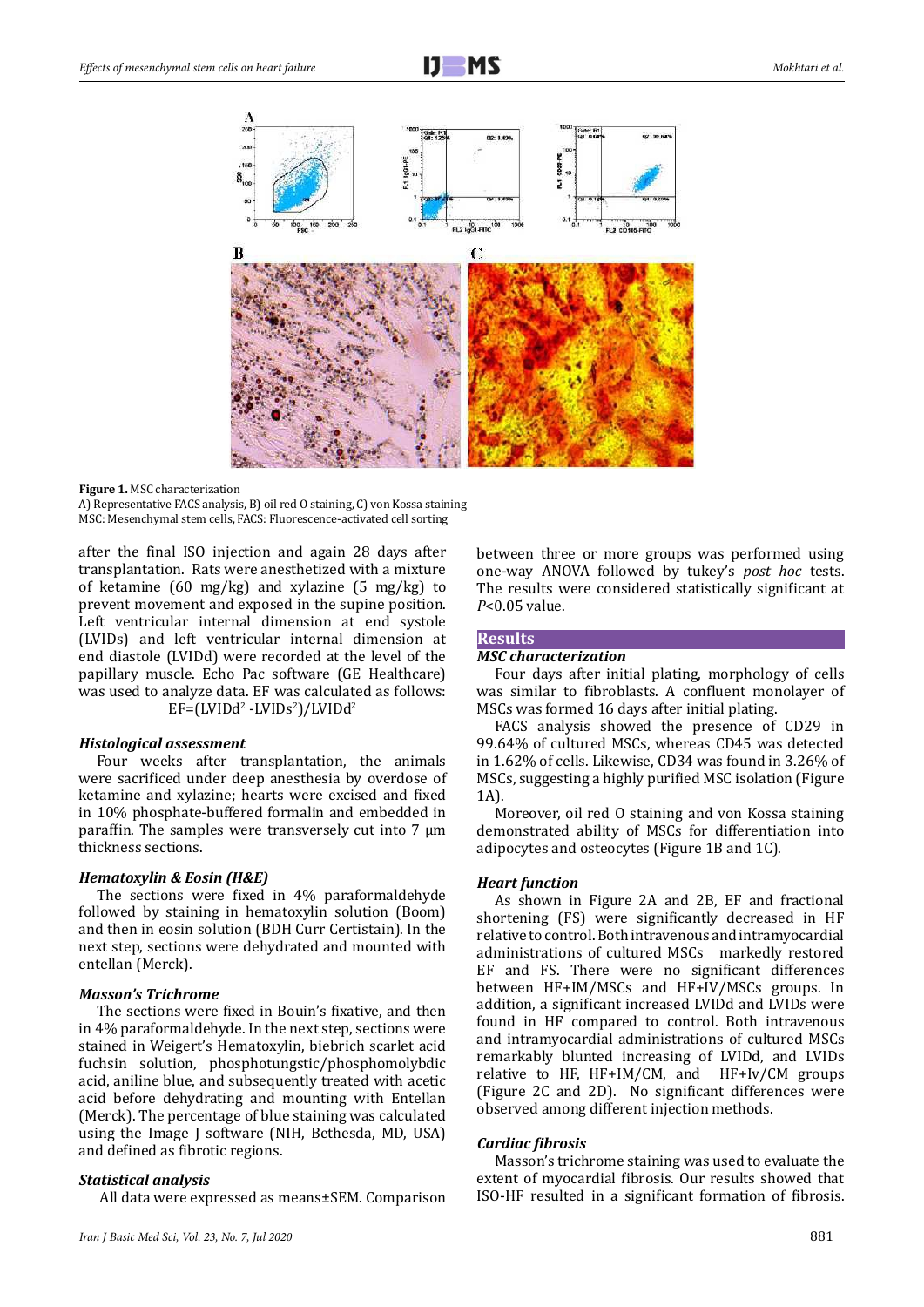

2 culture medium did not blunt increasing of LVIDd. Intravenous **Figure 2.** Both intravenous and intramyocardial administration of cultured MSCs significantly improved heart function after HF A) EF was significantly reduced in ISO-induced HF rats compared to control (\*\*\**P<*0.001). Intravenous and intramyocardial injection of culture medium did not show a significant change in EF restoration. Both intravenous and intramyocardial injections of cultured MSCs markedly restored EF (###*P<*0.001 compared to HF group, HF+IM/ CM and, HF+IV/CM). B) Similar to EF, FS was markedly decreased in HF compared to control (\**P<*0.05). Intravenous and intramyocardial injection of culture medium did not affect FS restoration. A significant improvement of FS was found in rats treated with intravenous or intramyocardial injections of cultured MSCs (#*P<*0.001 compared to HF group; \$*P<*0.05 compared to control). C) LVIDd was remarkably increased in ISO-induced HF rats compared to control (\*\**P<*0.01, \*\*\**P<*0.001). Intravenous and intramyocardial administration of or intramyocardial administration of cultured MSCs significantly reduced LVIDd compared to HF+IV/CM (#*P<*0.05). There was a significant difference in control HF+IM/MSCs and HF+IV/MSCs groups relative to control. D) A significant increased LVIDs was found in ISOinduced HF rats compared to control (\*\*\**P<*0.001). Intravenous and intramyocardial injection of culture medium did not hamper increasing of LVIDs. Intravenous or intramyocardial injections of cultured MSCs significantly blunted increasing of LVIDs (#*P<*0. 01 compared to HF and HF+IV/CM; \$*P<*0. 001 compared to HF+ IM/CM; \**P<*0. 05 compared to HF+IM/CM, & *P<*0. 05 compared to control. There were no statistically significant differences between HF+IM/MSCs and HF+IV/MSCs groups for all parameters

MSC: Mesenchymal stem cells, HF: Heart failure, EF: Ejection fraction, FS: Fractional shortening, ISO: Isoproterenol, IM: Intramyocardial administration, IV: Intravenous administration, CM: Culture medium, LVIDd: Left ventricular internal dimension at end diastole, LVIDs: Left ventricular internal dimension at end systole

Intravenous or intramyocardial injections of cultured MSCs triggered attenuation of myocardial fibrosis (Figure 3).

### *Tissue damage*

Severe tissue damage was found in ISO-HF rats. Intravenous or intramyocardial administrations of cultured MSCs were remarkably decreased tissue damage (Figure 4).



**Figure 3.** Masson's trichrome staining showed that both intravenous and intramyocardial injections of cultured MSCs reduced the extent of fibrosis

A) Control. B) HF. C) HF+IV/CM. D) HF+IM/CM. E) HF+IV/MSCs. F) HF+IM/MSCs. A significant formation of fibrosis was observed in HF group relative to control (\*\*\**P<*0.001). Intravenous and intramyocardial injection of culture medium did not show attenuation of fibrosis. Intravenous or intramyocardial administration of cultured MSCs markedly reduced fibrosis (#*P<*0.05 compared to HF, HF+IV/CM, and HF+IM/CM; \$ *P<*0.05 compared to control)

MSC: Mesenchymal stem cells, HF: Heart failure, IM: Intramyocardial administration, IV: Intravenous administration, CM: Culture medium



**Figure 3.** A) Normal cardiac tissue was found in control. B) Severe damage was observed in HF group. Both C) HF+IV/MSCs and D) HF+IM/MSCs remarkably preserved cardiac morphology or structure MSC: Mesenchymal stem cells, HF: Heart failure, IM: Intramyocardial administration, IV: Intravenous administration, CM: Culture medium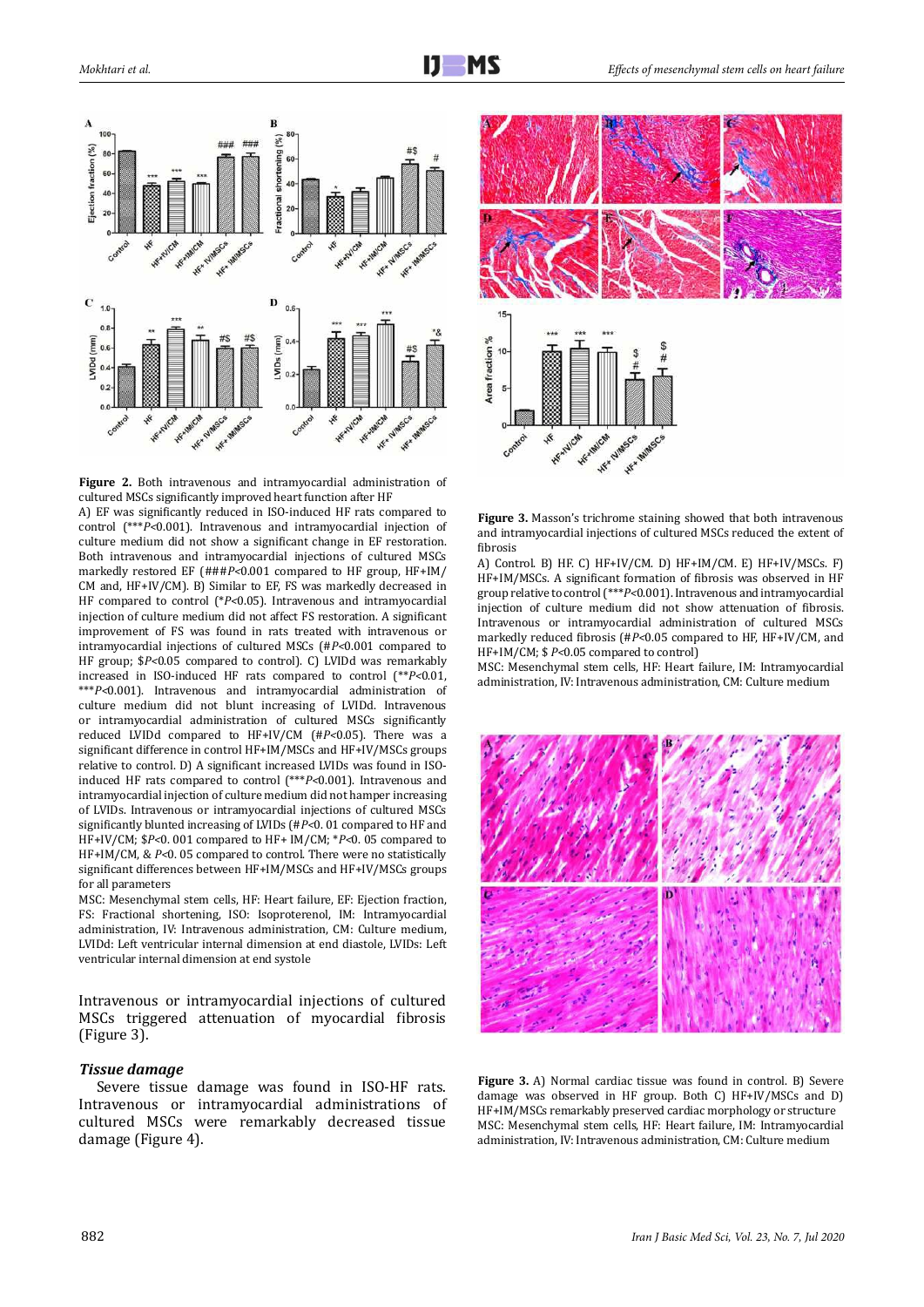

### **Discussion**

In the present work, a rat model of HF was established to compare cardioprotective effects of intravenous-administered MSCs and intramyocardialadministered MSCs 28 days after final injection of ISO. Some parameters including MSC identification, cardiac function, myocardial fibrosis and ability of MSCs for differentiation into adipocytes and osteocytes were evaluated. Moreover, cardiac morphology or structure was measured in ISO-HF rats treated with intravenous or intramyocardial administered MSCs. Our results showed that both intravenous and intramyocardial administrations of cultured MSCs markedly contributed to the improvement of cardiac function and amelioration of fibrosis. There were no significant differences between the cardioprotective effects of intravenous-administered MSCs and intramyocardial-administered MSCs in ISO-HF rats. ISO-HF is a time-dependent progressive HF with several advantages. These include mimicking of the natural processes of HF and intact coronary circulation, which make it an excellent model to study myocardial fibrosis (31). Researchers have introduced new options for treatment and diagnosis of HF and other degenerative diseases (32-38). Stem cell-based therapies have shown great promise in tissue repair following stroke, HF and ischemia/reperfusion injuries. Many previous studies have shown that intramyocardial injection of MSCs has attracted much attention in recovery of heart function following cardiac injury because cells did not distribute or entrap throughout the body including spleen, liver and lungs (39). Aberrant distribution of MSCs into spleen, liver or lungs results in their differentiation into myofibroblast, fibroblast and alveolar epithelial cells that, in turn, leads to tissue dysfunction (40, 41). The intramyocardial injection of MSCs can improve cardiac function after MI (42). These reports are in agreement with our finding that showed intramyocardial injection of MSCs markedly restored EF, and FS and subsequently blunted the increasing of LVIDd and LVIDs. Likewise, present study demonstrated that the intramyocardial injection of MSCs remarkably prevented cardiac fibrosis. On the other hand, some previous studies have emphasized that intramyocardial injection of MSCs is an invasive and unrepeatable method. These reports have shown that intravenous injections of MSCs have several advantages relative to intramyocardial injection. These include inhibition of prolonged inflammatory process in damaged cardiac tissue, leading cause of adverse cardiac remodeling and ability for repeated injections over time. A recent study indicated that intravenous injection of MSCs not only improves heart function after MI, but also exerts anti-inflammatory effect against excessive inflammatory process in the site of injury (24). Another report indicated that intravenous-administrated MSCs restored heart function via improvement of angiogenesis and myogenesis (43). Moreover, Lim *et al.* reported that intravenous injection of allogeneic umbilical cordderived multipotent mesenchymal stromal cells led to amelioration of myocardial remodeling in porcine acute MI (44). The authors attributed cardioprotective effects of allogeneic umbilical cord-derived multipotent mesenchymal stromal cells to secretion of paracrine factors in the site of injury (44). In keeping with

these findings, our results indicated that intravenous injections of MSCs led to improvement of cardiac function and attenuation of fibrosis. However, both methods markedly contributed to preservation of cardiac structure and morphology. In the present work, we did not observe any significant differences between cardioprotective effects of intravenous and intramyocardial-administrated MSCs after ISO-HF.

#### **Conclusion**

Our findings demonstrated that both intravenous<br>and intramyocardial-administrated MSCs exert intramyocardial-administrated cardioprotective effects against ISO-HF via improvement of heart function and attenuation of fibrosis. Although these results confirm efficiency of both administration methods, this study has many limitations and more future research is needed. Indeed, although stem cellbased therapies have shown safety and efficacy in some clinical and experimental models, their clinical application might be challenged by concerns regarding cell type, cell source, dosage, route of administration, immunogenicity, cell migration from the injection site to other body organs, or their differentiation into undesired cells and deterioration of function of other organs such as lung, liver and spleen. We did not examine possible adverse effects of both methods on other organs such as lung, spleen, and liver.

### **Acknowledgment**

Present work was funded by a research grant from Physiology Research Center in Iran University of Medical Science.

### **Ethical approval**

All animal experiments, surgical procedures and protocols were approved by Animal Ethical Committee of Iran University of Medical Sciences and were performed in accordance with the university's guidelines.

#### **Informed consent**

The amniotic membranes were provided by Shahid Akbar Abadi Hospital upon informed consent of the participants in accordance with the ethical standards of the institutional and/or national research committee and with the 1964 Helsinki declaration and its later amendments or comparable ethical standards.

#### **Conflicts of Interest**

The authors declare that there are no conflicts of interest.

### **References**

1. Pfau D, Thorn SL, Zhang J, Mikush N, Renaud JM, Klein R*, et al.* Angiotensin receptor neprilysin inhibitor attenuates myocardial remodeling and improves infarct perfusion in experimental heart failure. Sci Rep 2019; 9:5791.

2. Amani H, Habibey R, Hajmiresmail S, Latifi S, Pazoki-Toroudi H, Akhavan O. Antioxidant nanomaterials in advanced diagnoses and treatments of ischemia reperfusion injuries. J Mater Chem B 2017; 5:9452-9476.

3. Saporito F, Baugh LM, Rossi S, Bonferoni MC, Perotti C, Sandri G*, et al. In Situ* gelling scaffolds loaded with platelet growth factors to improve cardiomyocyte survival after ischemia. ACS Biomater Sci Eng 2018; 5:329-338.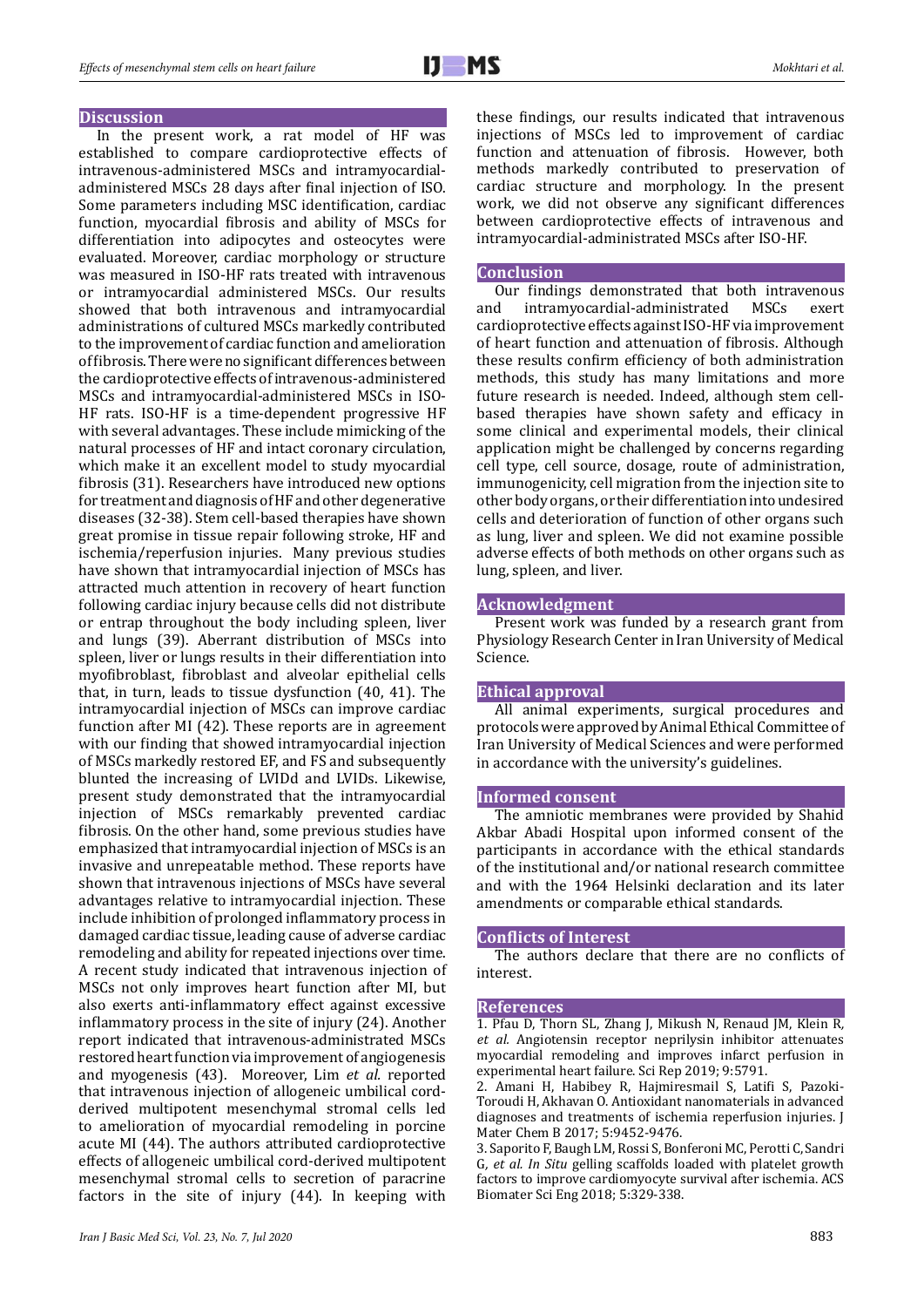4. Li L, Zhang S, Zhang Y, Yu B, Xu Y, Guan Z. Paracrine action mediate the antifibrotic effect of transplanted mesenchymal stem cells in a rat model of global heart failure. Mol Biol Rep 2009; 36:725-731.

5. Zhang W, Zhang J, Kang Y, Liu J, Wang X, Xu Q*, et al.* Cardioprotective effects of oxymatrine on isoproterenolinduced heart failure via regulation of DDAH/ADMA metabolism pathway in rats. Eur J Pharmacol 2014; 745:29-35. 6. Chia N, Fulcher J, Keech A. Beta‐blocker, angiotensin‐ converting enzyme inhibitor/angiotensin receptor blocker, nitrate-hydralazine, diuretics, aldosterone antagonist. diuretics, aldosterone ivabradine, devices and digoxin (BANDAID2): an evidencebased mnemonic for the treatment of systolic heart failure. Intern Med J 2016; 46:653-662.

7. Li L, Zhang Y, Li Y, Yu B, Xu Y, Zhao S*, et al.* Mesenchymal stem cell transplantation attenuates cardiac fibrosis associated with isoproterenol-induced global heart failure. Transpl Int, 2008; 21:1181-1189.

8. Amani H, Mostafavi E, Arzaghi H, Davaran S, Akbarzadeh A, Akhavan O*, et al.* Three-dimensional graphene foams: synthesis, properties, biocompatibility, biodegradability, and applications in tissue engineering. ACS Biomater Sci Eng 2018; 5:193-214.

9. Sun S-q, Wang X-t, Qu X-f, Li Y, Yu Y, Song Y*, et al.* Increased expression of myocardial semaphorin 3A in isoproterenolinduced heart failure rats. Chin Med J 2011; 124:2173.

10. Arabian M, Aboutaleb N, Soleimani M, Mehrjerdi FZ, Ajami M, Pazoki-Toroudi H. Role of morphine preconditioning and nitric oxide following brain ischemia reperfusion injury in mice. Iran J Basic Med Sci 2015; 18:14-21.

11. Pazoki-Toroudi H, Nassiri-Kashani M, Tabatabaie H, Ajami M, Habibey R, Shizarpour M*, et al.* Combination of azelaic acid 5% and erythromycin 2% in the treatment of acne vulgaris. J Dermatol Treat 2010; 21:212-216.

12. Kumar M, Kasala ER, Bodduluru LN, Dahiya V, Lahkar M. Baicalein protects isoproterenol induced myocardial ischemic injury in male Wistar rats by mitigating oxidative stress and inflammation. Inflamm Res 2016; 65:613-622.

13. Ullah I, Subbarao RB, Rho GJ. Human mesenchymal stem cells-current trends and future prospective. Biosci Rep 2015; 35:e00191.

14. Amani H, Arzaghi H, Bayandori M, Dezfuli AS, Pazoki-Toroudi H, Shafiee A*, et al.* Controlling cell behavior through the design of biomaterial surfaces: A focus on surface modification techniques. Adv Mater Interfaces 2019:1900572.

15. Premer C, Blum A, Bellio MA, Schulman IH, Hurwitz BE, Parker M*, et al.* Allogeneic mesenchymal stem cells restore endothelial function in heart failure by stimulating endothelial progenitor cells. EBioMedicine 2015; 2:467-475.

16. Tousi SMTR, Faghihi M, Nobakht M, Molazem M, Kalantari E, Azar AD*, et al.* Improvement of heart failure by human amniotic mesenchymal stromal cell transplantation in rats. J Tehran Heart Cent 2016; 11:123-138.

17. Malliaras K, Li T-S, Luthringer D, Terrovitis J, Cheng K, Chakravarty T*, et al.* Safety and efficacy of allogeneic cell therapy in infarcted rats transplanted with mismatched cardiosphere-derived cells. Circulation 2011; 125:100-112.

18. Gnecchi M, Zhang Z, Ni A, Dzau VJ. Paracrine mechanisms in adult stem cell signaling and therapy. Circ Res 2008; 103:1204-1219.

19. Li Y, Zhang Y, Li Z, Zhou K, Feng N. Exosomes as Carriers for Antitumor Therapy. ACS Biomater Sci Eng 2019; 5, 10, 4870- 4881.

20. Nazarinia D, Aboutaleb N, Gholamzadeh R, Maleki SN, Mokhtari B, Nikougoftar M. Conditioned medium obtained from human amniotic mesenchymal stem cells attenuates focal cerebral ischemia/reperfusion injury in rats by targeting mTOR pathway. J Chem Neuroanat 2019; 102:101707.

21. Amirfarhangi A, Dezfouli M, Abarkar M, Rakhshan K, Aboutaleb N. Protective Role of Bone Marrow Derived Mesenchymal Stem Cells-Conditioned Medium in the Infarcted Myocardium: The Potential Role of Selected Cytokines. Int J Stem Cell Res Transplant 2016; 4:243-250.

22. Lee S-T, White AJ, Matsushita S, Malliaras K, Steenbergen C, Zhang Y*, et al.* Intramyocardial injection of autologous cardiospheres or cardiosphere-derived cells preserves function and minimizes adverse ventricular remodeling in pigs with heart failure post-myocardial infarction. J Am Coll Cardiol 2011; 57:455-465.

23. Amado LC, Saliaris AP, Schuleri KH, John MS, Xie J-S, Cattaneo S*, et al.* Cardiac repair with intramyocardial injection of allogeneic mesenchymal stem cells after myocardial infarction. Proc Natl Acad Sci 2005; 102:11474-11479.

24. Luger D, Lipinski MJ, Westman PC, Glover DK, Frias JC, Albelda M*, et al.* Intravenously-delivered mesenchymal stem cells: systemic anti-inflammatory effects improve left ventricular dysfunction in acute myocardial infarction and ischemic cardiomyopathy. Circ Res 2017; 102: 11474-11479.

25. Faezi M, Maleki SN, Aboutaleb N, Nikougoftar M. The membrane mesenchymal stem cell derived conditioned medium exerts neuroprotection against focal cerebral ischemia by targeting apoptosis J Chem Neuroanat 2018; 94:21-31.

26. Aboutaleb N, Faezi M, Maleki SN, Nazarinia D, Tousi SMTR, Hashemirad N. Conditioned medium obtained from mesenchymal stem cells attenuates focal cerebral ischemia reperfusion injury through activation of ERK1/ERK2-BDNF signaling pathway. J Chem Neuroanat 2019; 97:87-98.

27. Nasseri Maleki S, Aboutaleb N, Nazarinia D, Allahverdi Beik S, Qolamian A, Nobakht M. Conditioned medium obtained from human amniotic membrane-derived mesenchymal stem cell attenuates heart failure injury in rats. Iran J Basic Med Sci 2019; 22:1253-1258.

28. Meeran MFN, Jagadeesh GS, Selvaraj P. Catecholamine toxicity triggers myocardial membrane destabilization in rats: thymol and its counter action. RSC Adv. 2015; 5:43338-43344. 29. Tousi SMTR, Amirizadeh N, Nasirinezhad F, Nikougoftar M, Ganjibakhsh M, Aboutaleb N. A rapid and cost-effective protocol for isolating mesenchymal stem cells from the human amniotic membrane. Galen Med J 2017; 6:217-225.

30. Li X, Yu X, Lin Q, Deng C, Shan Z, Yang M*, et al.* Bone marrow mesenchymal stem cells differentiate into functional cardiac phenotypes by cardiac microenvironment. J Mol Cell Cardiol 2007; 42:295-303.

31. Li W, Gan R, Sun G. Chronic treatment of enbrel in rats with isoproterenol-induced congestive heart failure limits left ventricular dysfunction and remodeling. Chin Med J 2002; 115:1166-1169.

32. Rodriguez AJ, Mousa A, Ebeling PR, Scott D, De Courten B. Effects of vitamin D supplementation on inflammatory markers in heart failure: A systematic review and metaanalysis of randomized controlled trials. Sci Rep 2018; 8:1169. 33. Amani H, Mostafavi E, Alebouyeh MR, Arzaghi H, Akbarzadeh A, Pazoki-Toroudi H*, et al.* Would Colloidal Gold Nanocarriers Present An Effective Diagnosis Or Treatment For Ischemic Stroke? Int J Nanomed 2019; 14:8013.

34. Amani H, Habibey R, Shokri F, Hajmiresmail SJ, Akhavan O, Mashaghi A*, et al.* Selenium nanoparticles for targeted stroke therapy through modulation of inflammatory and metabolic signaling. Sci Rep 2019; 9:6044.

35. Amani H, Kazerooni H, Hassanpoor H, Akbarzadeh A, Pazoki-Toroudi H. Tailoring synthetic polymeric biomaterials towards nerve tissue engineering: a review. Artif Cells Nanomed Biotechnol 2019; 47:3524-3539.

36. Javedan G, Shidfar F, Davoodi SH, Ajami M, Gorjipour F, Sureda A*, et al.* Conjugated linoleic acid rat pretreatment reduces renal damage in ischemia/reperfusion injury: Unraveling antiapoptotic mechanisms and regulation of phosphorylated mammalian target of rapamycin. Mol Nutr Food Res 2016; 60:2665-2677.

37. Firooz A, Bouzari N, Mojtahed F, Pazoki-Toroudi H, Nassiri-